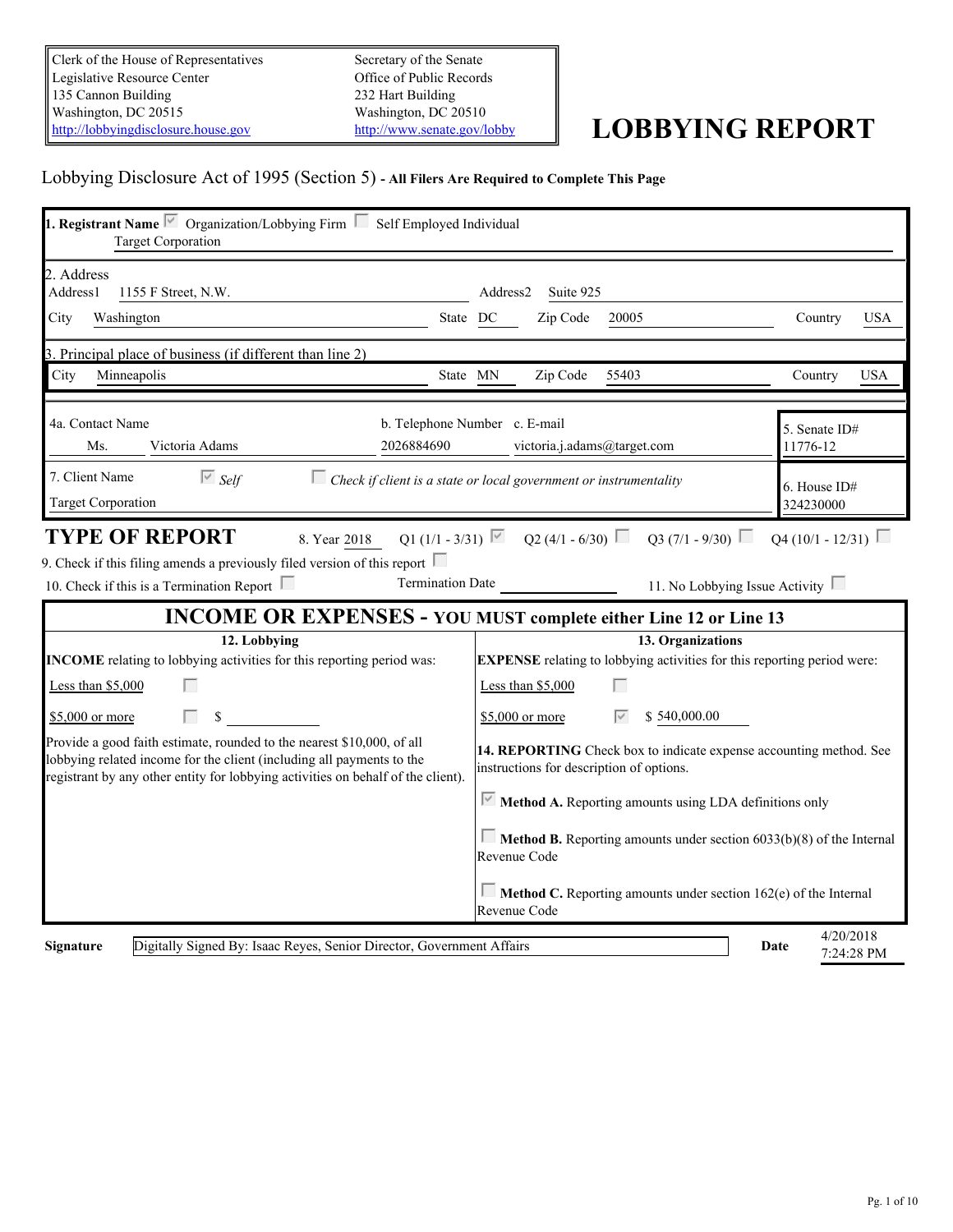15. General issue area code TAX

16. Specific lobbying issues

Legislative proposals regarding comprehensive tax reform and border adjustability. Legislative proposals related to online only retailers collection and remittance. Implementation of Pub. L. No. 115-97, Tax Cuts and Jobs Act. Tax extenders.

17. House(s) of Congress and Federal agencies  $\Box$  Check if None

#### U.S. SENATE, U.S. HOUSE OF REPRESENTATIVES

18. Name of each individual who acted as a lobbyist in this issue area

| First Name | Last Name  | Suffix | Covered Official Position (if applicable) | New |  |
|------------|------------|--------|-------------------------------------------|-----|--|
| Amy        | Oberhelman |        |                                           |     |  |
| Isaac      | Reves      |        |                                           |     |  |
| Janis      | _azda      |        |                                           |     |  |
| Maggie     | Henderson  |        |                                           |     |  |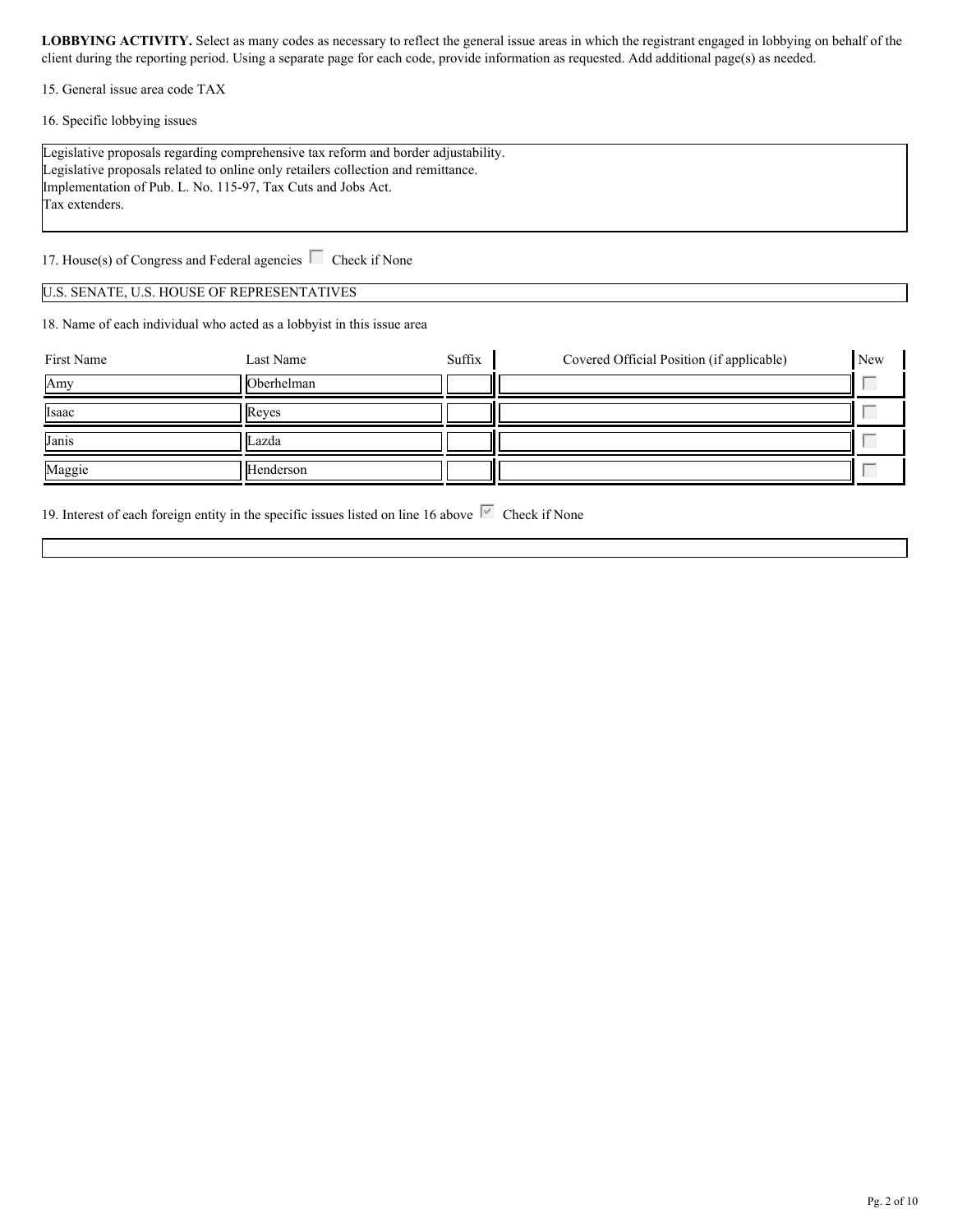15. General issue area code LBR

16. Specific lobbying issues

|            | Labor policy regarding collective bargaining units, joint employer, NLRB issues. |        |                                           |     |
|------------|----------------------------------------------------------------------------------|--------|-------------------------------------------|-----|
|            | 17. House(s) of Congress and Federal agencies $\Box$ Check if None               |        |                                           |     |
|            | U.S. SENATE, U.S. HOUSE OF REPRESENTATIVES                                       |        |                                           |     |
|            | 18. Name of each individual who acted as a lobby ist in this issue area          |        |                                           |     |
| First Name | Last Name                                                                        | Suffix | Covered Official Position (if applicable) | New |
| Isaac      | Reves                                                                            |        |                                           |     |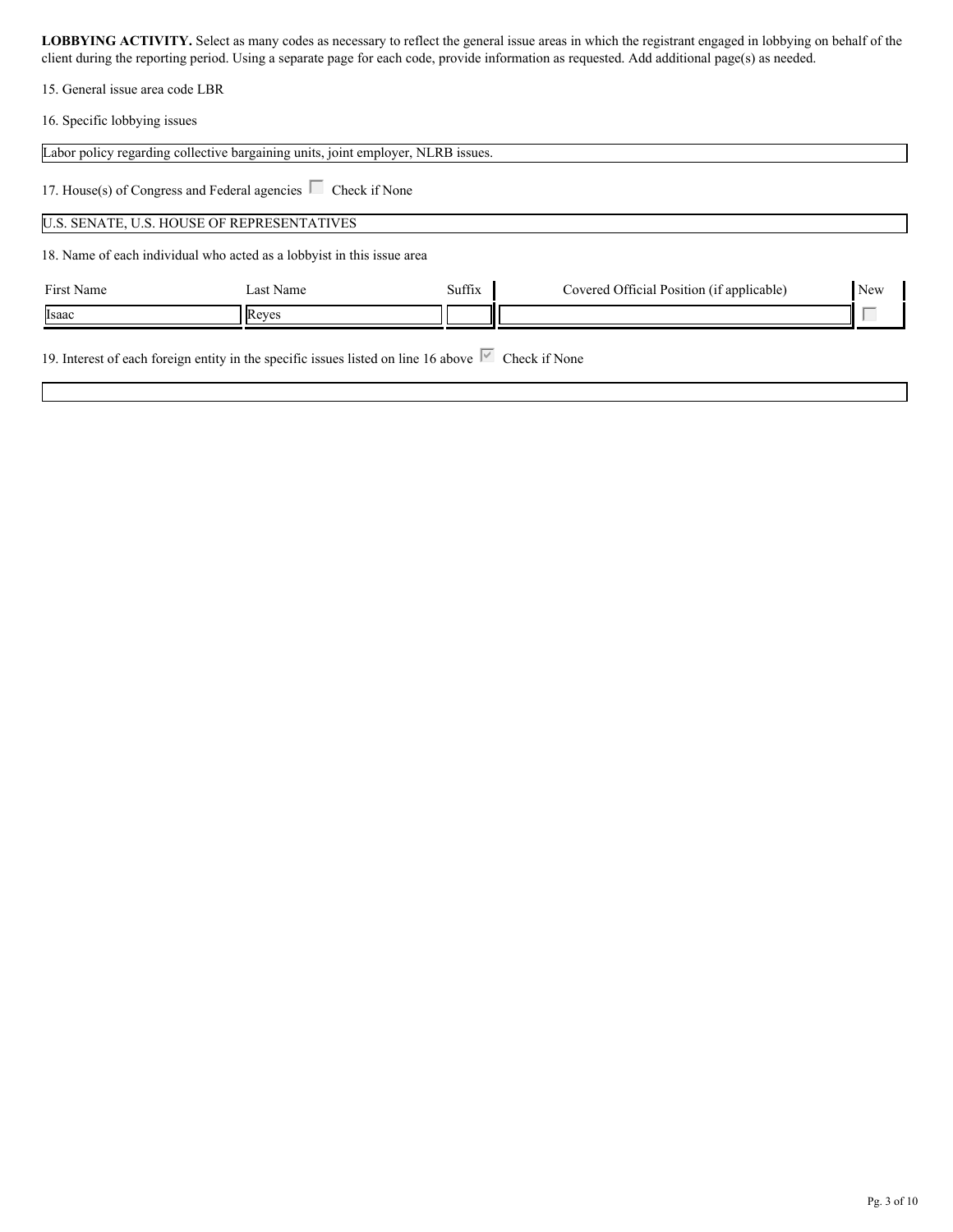15. General issue area code FIN

16. Specific lobbying issues

|            | Policy proposals regarding payments and gift cards.                    |        |                                           |     |
|------------|------------------------------------------------------------------------|--------|-------------------------------------------|-----|
|            | 17. House(s) of Congress and Federal agencies $\Box$ Check if None     |        |                                           |     |
|            | U.S. SENATE, U.S. HOUSE OF REPRESENTATIVES                             |        |                                           |     |
|            | 18. Name of each individual who acted as a lobbyist in this issue area |        |                                           |     |
| First Name | Last Name                                                              | Suffix | Covered Official Position (if applicable) | New |
| Amy        | Oberhelman                                                             |        |                                           |     |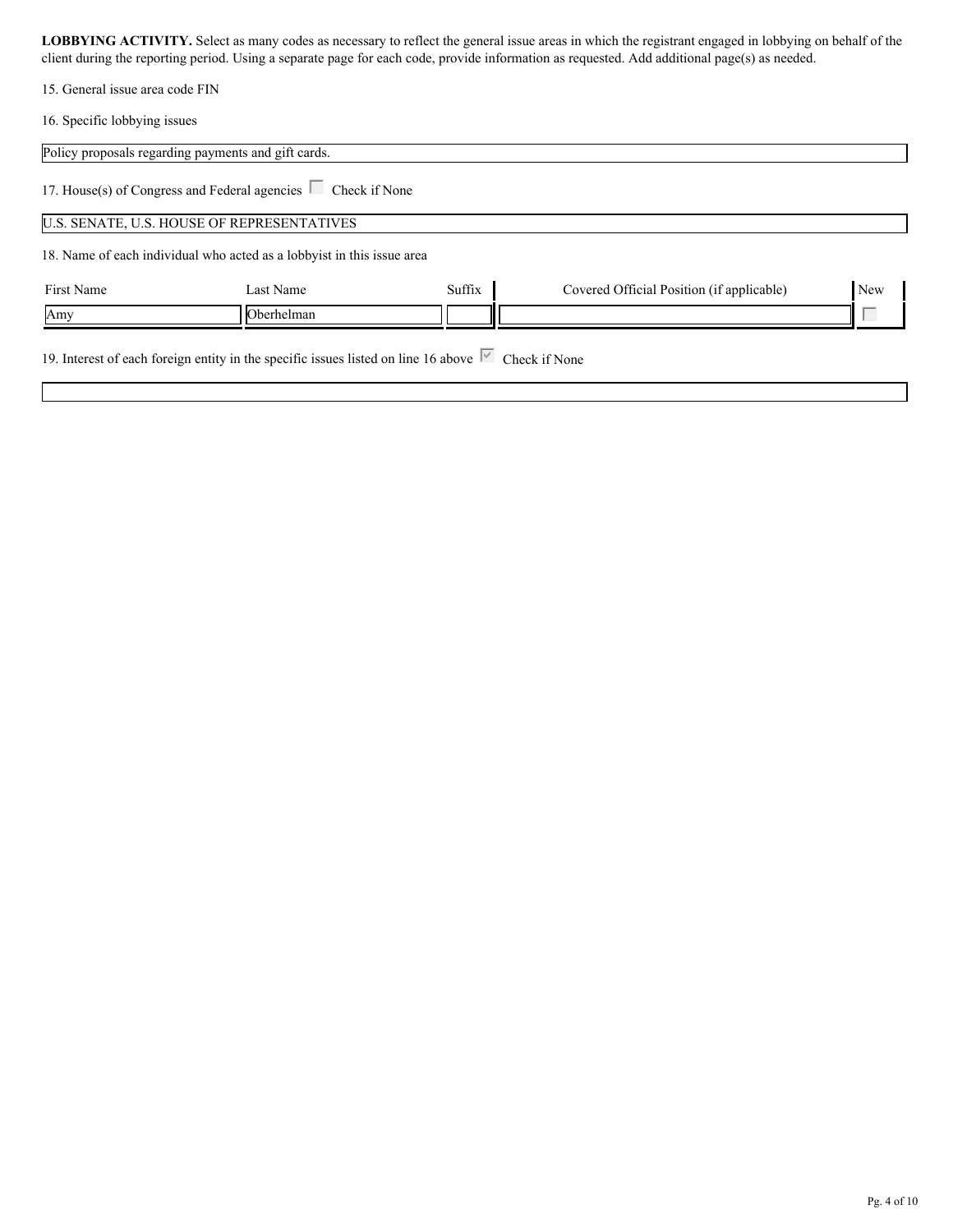15. General issue area code TRA

16. Specific lobbying issues

|            | Regulatory and legislative proposals related to transportation.        |        |                                           |     |
|------------|------------------------------------------------------------------------|--------|-------------------------------------------|-----|
|            | 17. House(s) of Congress and Federal agencies $\Box$ Check if None     |        |                                           |     |
|            | U.S. SENATE, U.S. HOUSE OF REPRESENTATIVES                             |        |                                           |     |
|            | 18. Name of each individual who acted as a lobbyist in this issue area |        |                                           |     |
| First Name | Last Name                                                              | Suffix | Covered Official Position (if applicable) | New |
| Amy        | Oberhelman                                                             |        |                                           |     |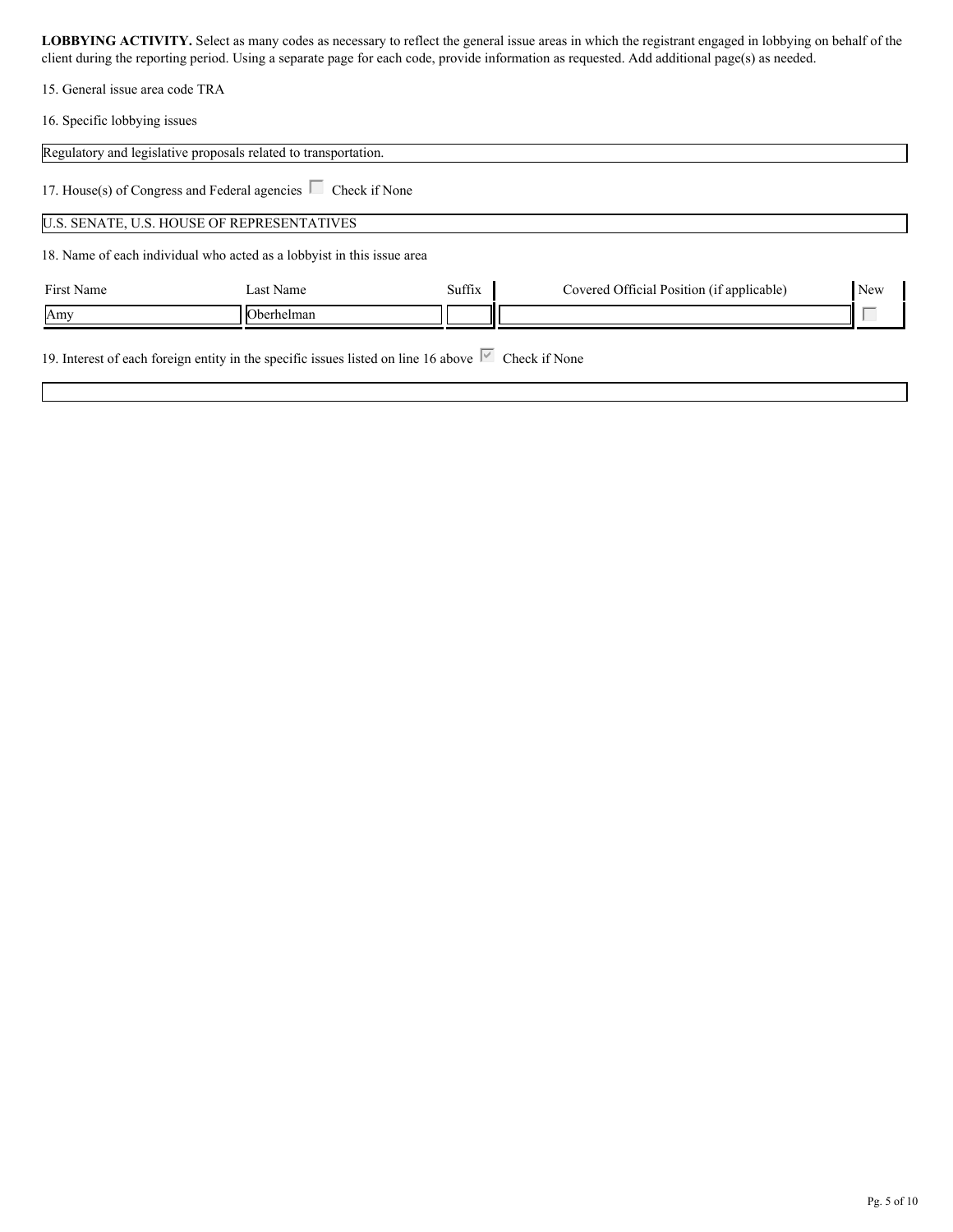15. General issue area code CSP

16. Specific lobbying issues

| Legislative proposals related to data security. |                                                                        |        |                                           |     |
|-------------------------------------------------|------------------------------------------------------------------------|--------|-------------------------------------------|-----|
|                                                 | 17. House(s) of Congress and Federal agencies $\Box$ Check if None     |        |                                           |     |
|                                                 | U.S. SENATE, U.S. HOUSE OF REPRESENTATIVES                             |        |                                           |     |
|                                                 | 18. Name of each individual who acted as a lobbyist in this issue area |        |                                           |     |
| First Name                                      | Last Name                                                              | Suffix | Covered Official Position (if applicable) | New |
|                                                 | Oberhelman                                                             |        |                                           |     |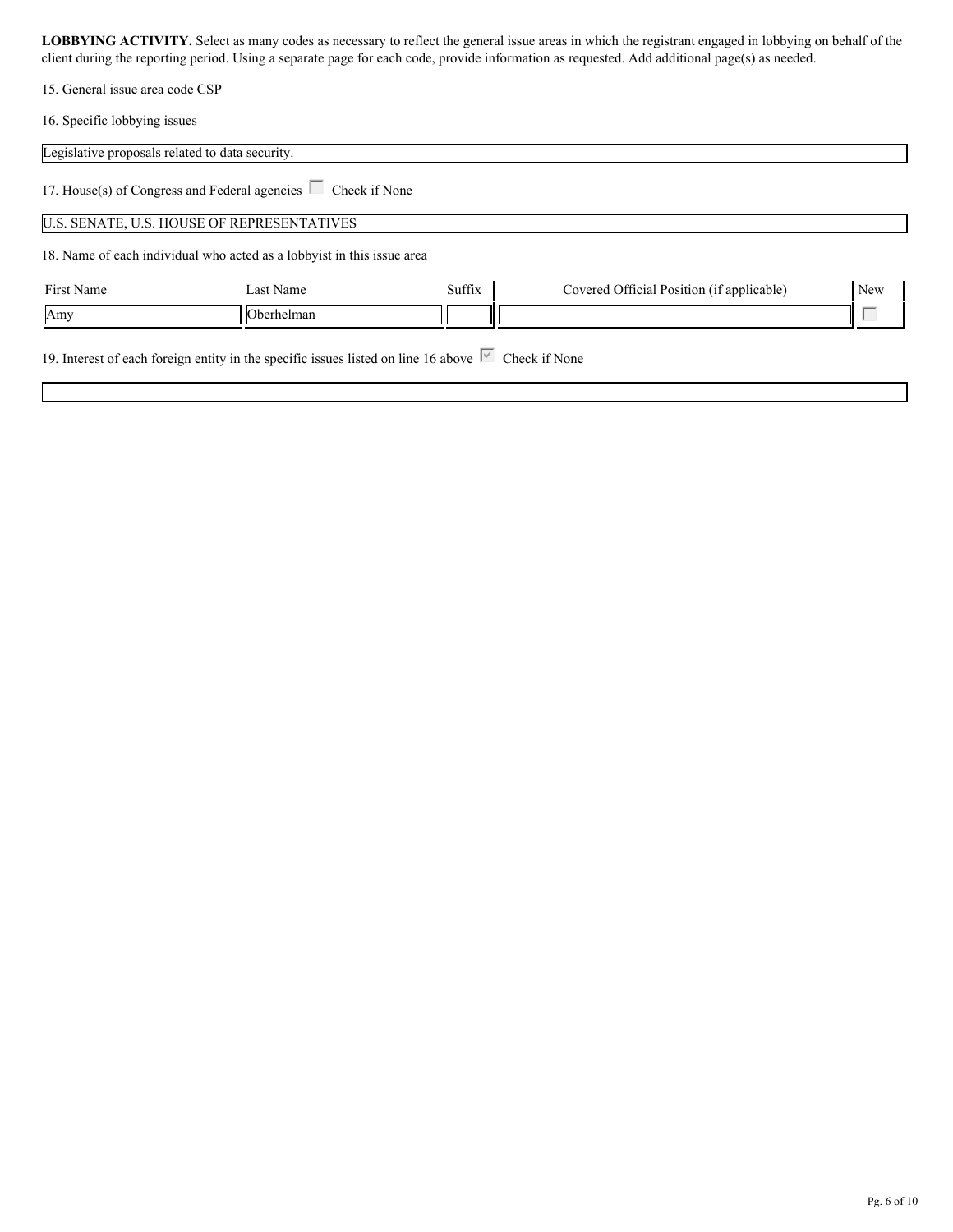15. General issue area code TEC

16. Specific lobbying issues

|            | Proposals regarding a reassigned number database.                                   |        |                                           |     |
|------------|-------------------------------------------------------------------------------------|--------|-------------------------------------------|-----|
|            | 17. House(s) of Congress and Federal agencies $\Box$ Check if None                  |        |                                           |     |
|            | U.S. HOUSE OF REPRESENTATIVES, U.S. SENATE, Federal Communications Commission (FCC) |        |                                           |     |
|            | 18. Name of each individual who acted as a lobbyist in this issue area              |        |                                           |     |
| First Name | Last Name                                                                           | Suffix | Covered Official Position (if applicable) | New |
| Amy        | Oberhelman                                                                          |        |                                           |     |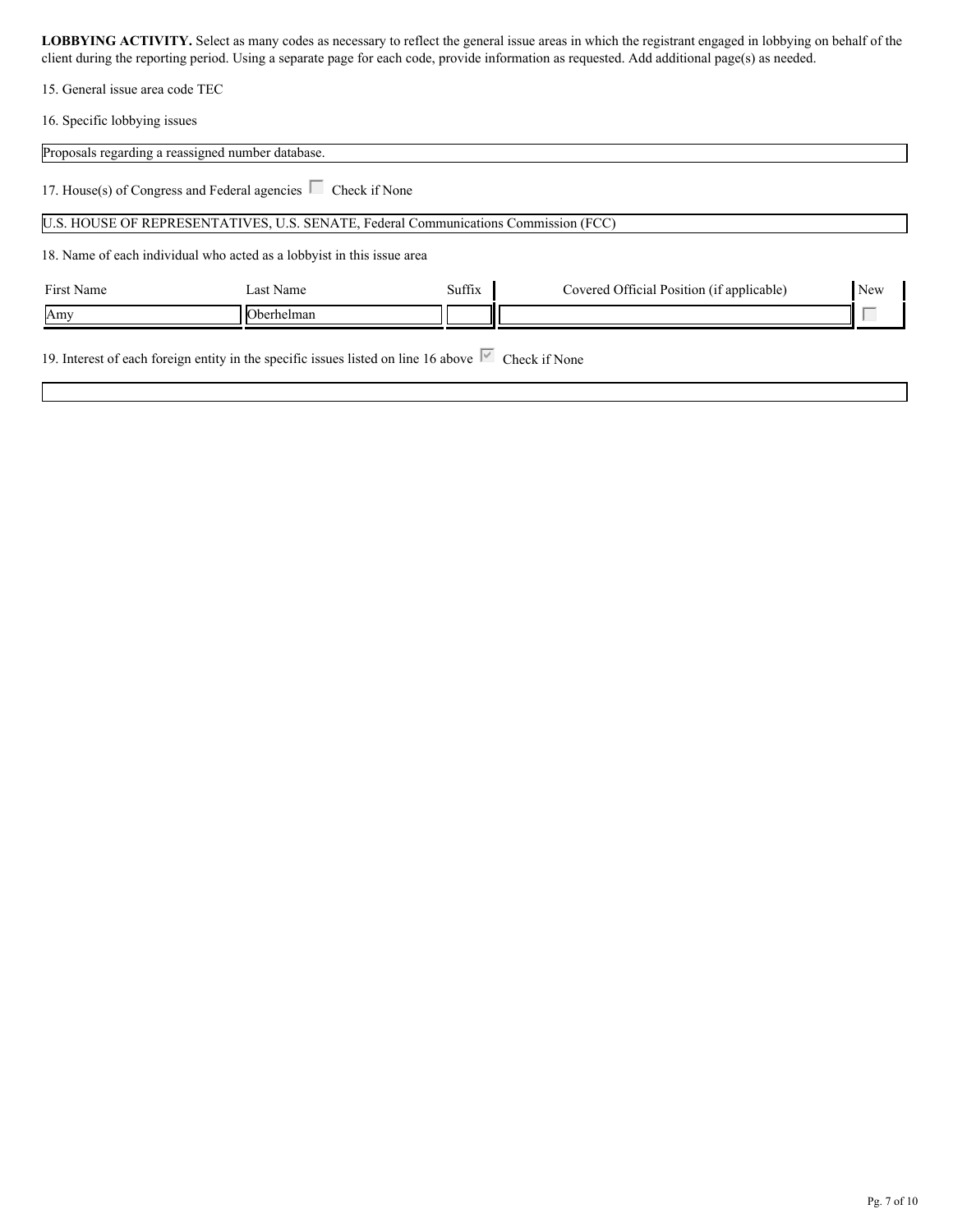15. General issue area code HCR

16. Specific lobbying issues

| Legislative proposals related to health care. |                                                                                        |        |                                           |     |
|-----------------------------------------------|----------------------------------------------------------------------------------------|--------|-------------------------------------------|-----|
|                                               | 17. House(s) of Congress and Federal agencies $\overline{\triangledown}$ Check if None |        |                                           |     |
|                                               | 18. Name of each individual who acted as a lobbyist in this issue area                 |        |                                           |     |
| First Name                                    | Last Name                                                                              | Suffix | Covered Official Position (if applicable) | New |
| Maggie                                        | Henderson                                                                              |        |                                           |     |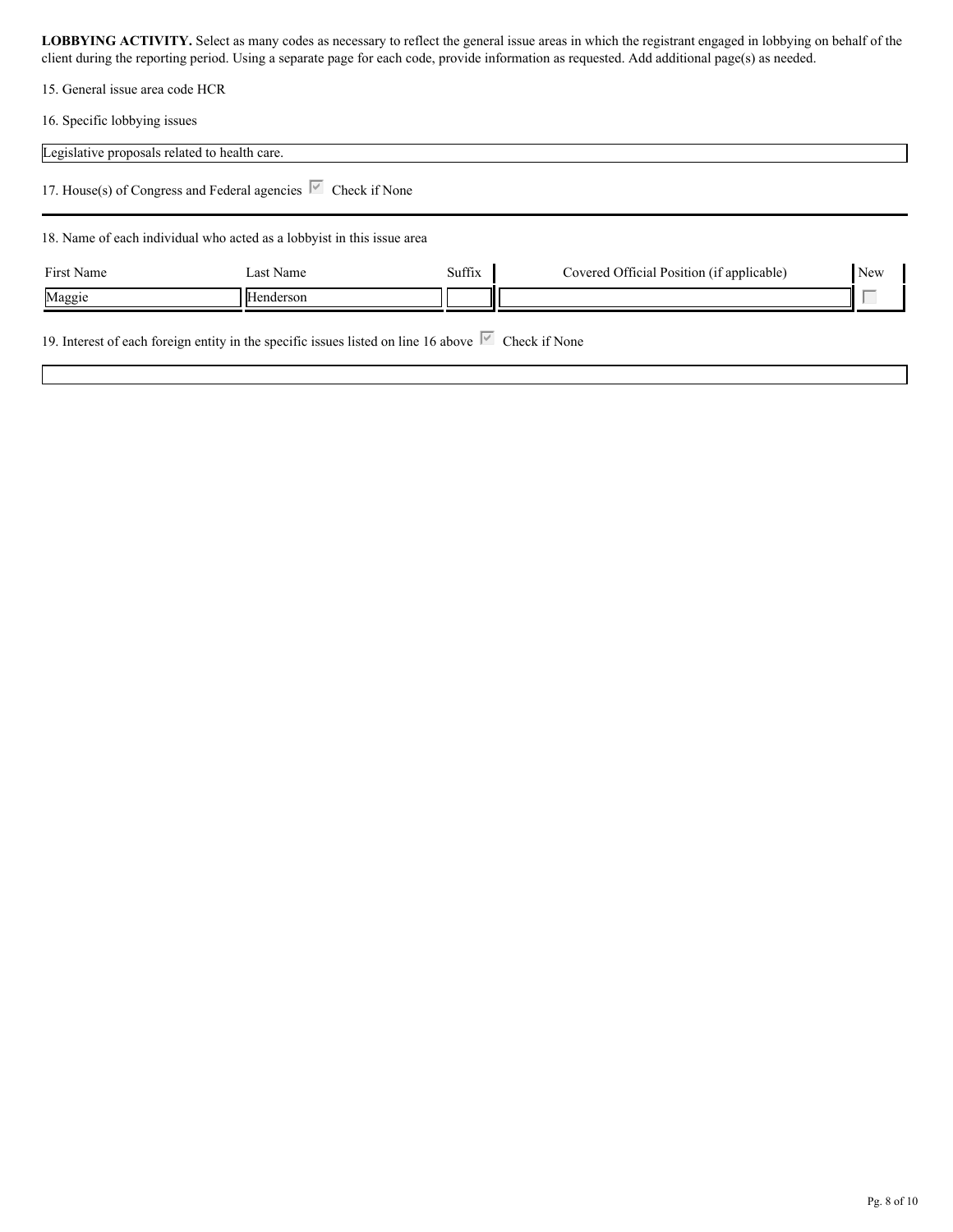|--|

16. Specific lobbying issues

|                                   | 17. House(s) of Congress and Federal agencies $\overline{\triangledown}$ Check if None                                                                                                                             |        |                                           |         |
|-----------------------------------|--------------------------------------------------------------------------------------------------------------------------------------------------------------------------------------------------------------------|--------|-------------------------------------------|---------|
|                                   | 18. Name of each individual who acted as a lobbyist in this issue area                                                                                                                                             |        |                                           |         |
| First Name                        | Last Name                                                                                                                                                                                                          | Suffix | Covered Official Position (if applicable) | New     |
| Janis                             | Lazda                                                                                                                                                                                                              |        |                                           | Г       |
|                                   | 19. Interest of each foreign entity in the specific issues listed on line 16 above $\overline{\triangledown}$ Check if None<br>Information Update Page - Complete ONLY where registration information has changed. |        |                                           |         |
| 20. Client new address<br>Address |                                                                                                                                                                                                                    |        |                                           |         |
| City                              | <u> 1980 - Andrea Andrew Maria (h. 1980).</u>                                                                                                                                                                      | State  | Zip Code No.                              | Country |
|                                   | 21. Client new principal place of business (if different than line 20)                                                                                                                                             |        |                                           |         |

#### **LOBBYIST UPDATE**

23. Name of each previously reported individual who is no longer expected to act as a lobbyist for the client

| First Name              | Last Name | Suffix<br>First Name | Last Name | Suffix |
|-------------------------|-----------|----------------------|-----------|--------|
| $\boxed{1}$             |           |                      |           |        |
| $\overline{\mathbf{2}}$ |           |                      |           |        |

24. General lobbying issue that no longer pertains

### **AFFILIATED ORGANIZATIONS**

25. Add the following affiliated organization(s)

Internet Address: